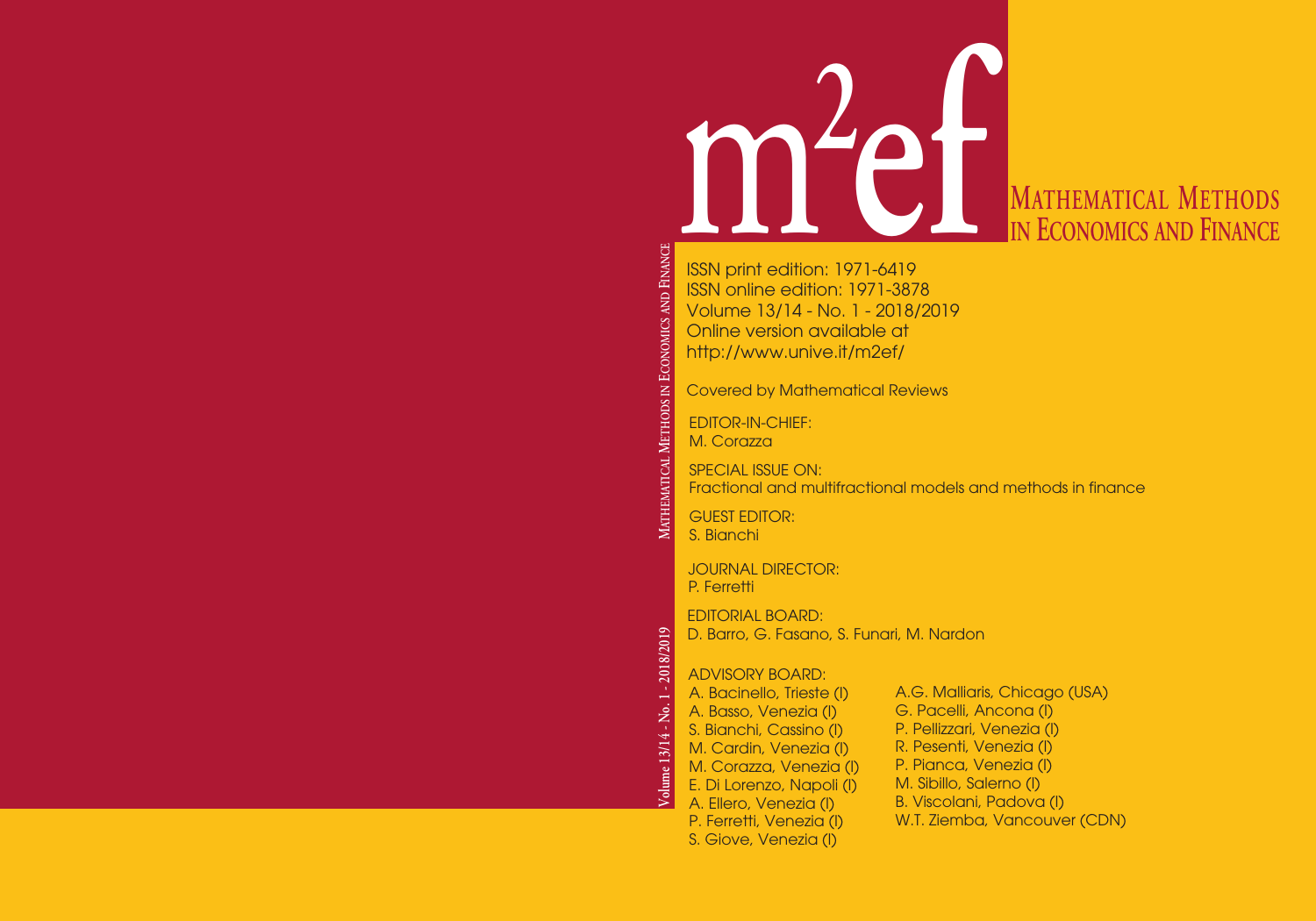#### Mathematical Methods in Economics and Finance

Department of Economics Ca' Foscari University of Venice Sestiere Cannaregio n. 873, 30121 Venezia, Italy

Journal webpage URL: http://www.unive.it/m2ef/

ISSN print edition: 1971–6419 ISSN online edition: 1971–3878

Published on November 2020 by Department of Economics, Ca' Foscari University of Venice, Venezia, Italy

Legal authorization [Autorizzazione]: Tribunale di Venezia n. 3 del 31 gennaio 2006, R.G. n. 285/06. Editor-in-Chief [Direttore responsabile]: Marco Corazza.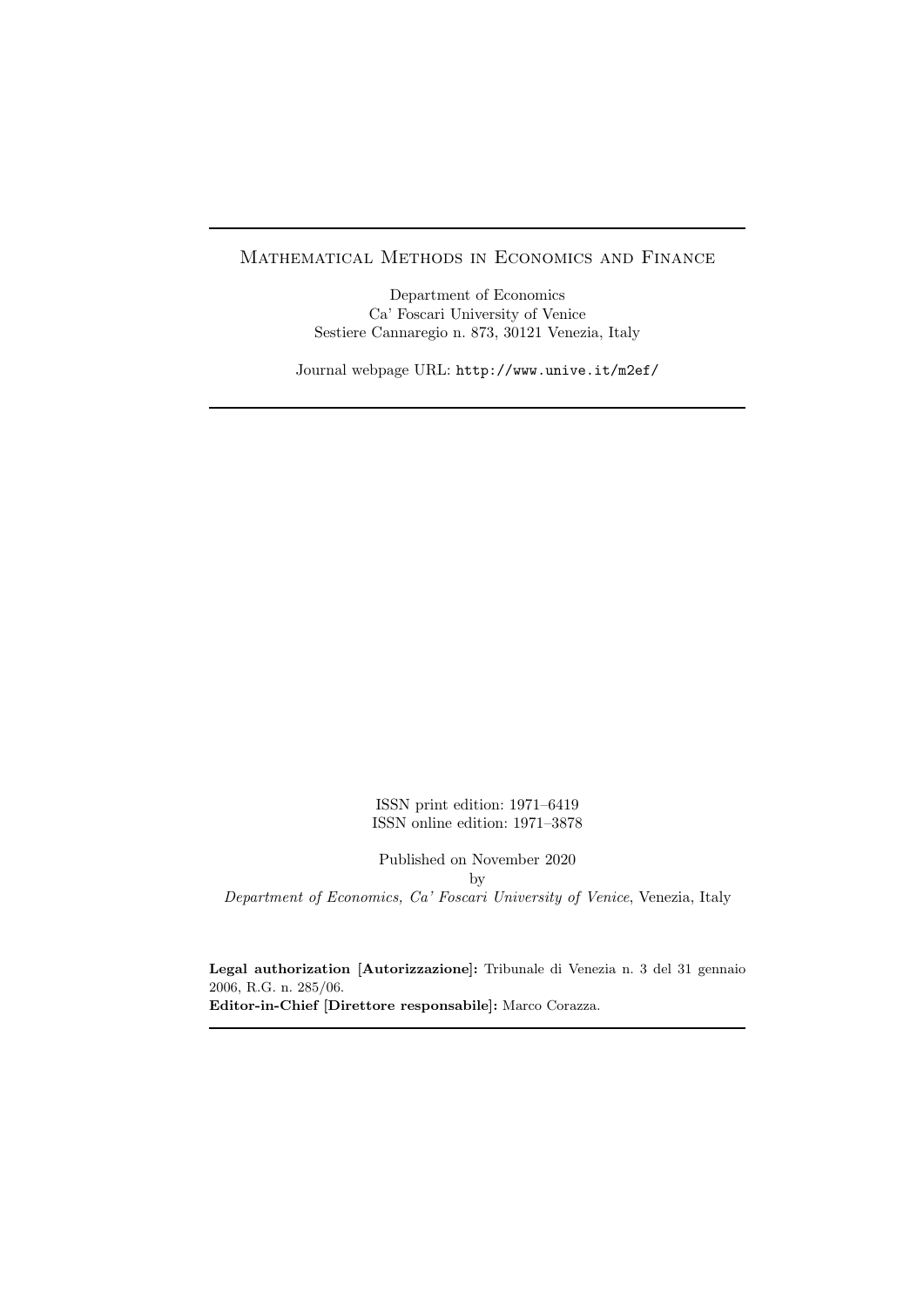# MATHEMATICAL METHODS in Economics and Finance

Editor-in-Chief: Marco Corazza

Special Issue on: Fractional and multifractional models and methods in finance

Guest Editor: Sergio Bianchi

Managing Director: Paola Ferretti

Editorial Board: Diana Barro, Giovanni Fasano, Stefania Funari, Martina Nardon

#### Advisory Board:

| Anna Rita Bacinello, Trieste (I) | Anastasios G. Malliaris, Chicago (USA) |
|----------------------------------|----------------------------------------|
| Antonella Basso, Venezia (I)     | Graziella Pacelli, Ancona (I)          |
| Sergio Bianchi, Cassino (I)      | Paolo Pellizzari, Venezia (I)          |
| Marta Cardin, Venezia (I)        | Raffaele Pesenti (I)                   |
| Marco Corazza, Venezia (I)       | Paolo Pianca, Venezia (I)              |
| Emilia Di Lorenzo, Napoli (I)    | Marilena Sibillo, Salerno (I)          |
| Andrea Ellero, Venezia (I)       | Bruno Viscolani, Padova (I)            |
| Paola Ferretti, Venezia (I)      | William T. Ziemba, Vancouver (CDN)     |
| Silvio Giove, Venezia (I)        |                                        |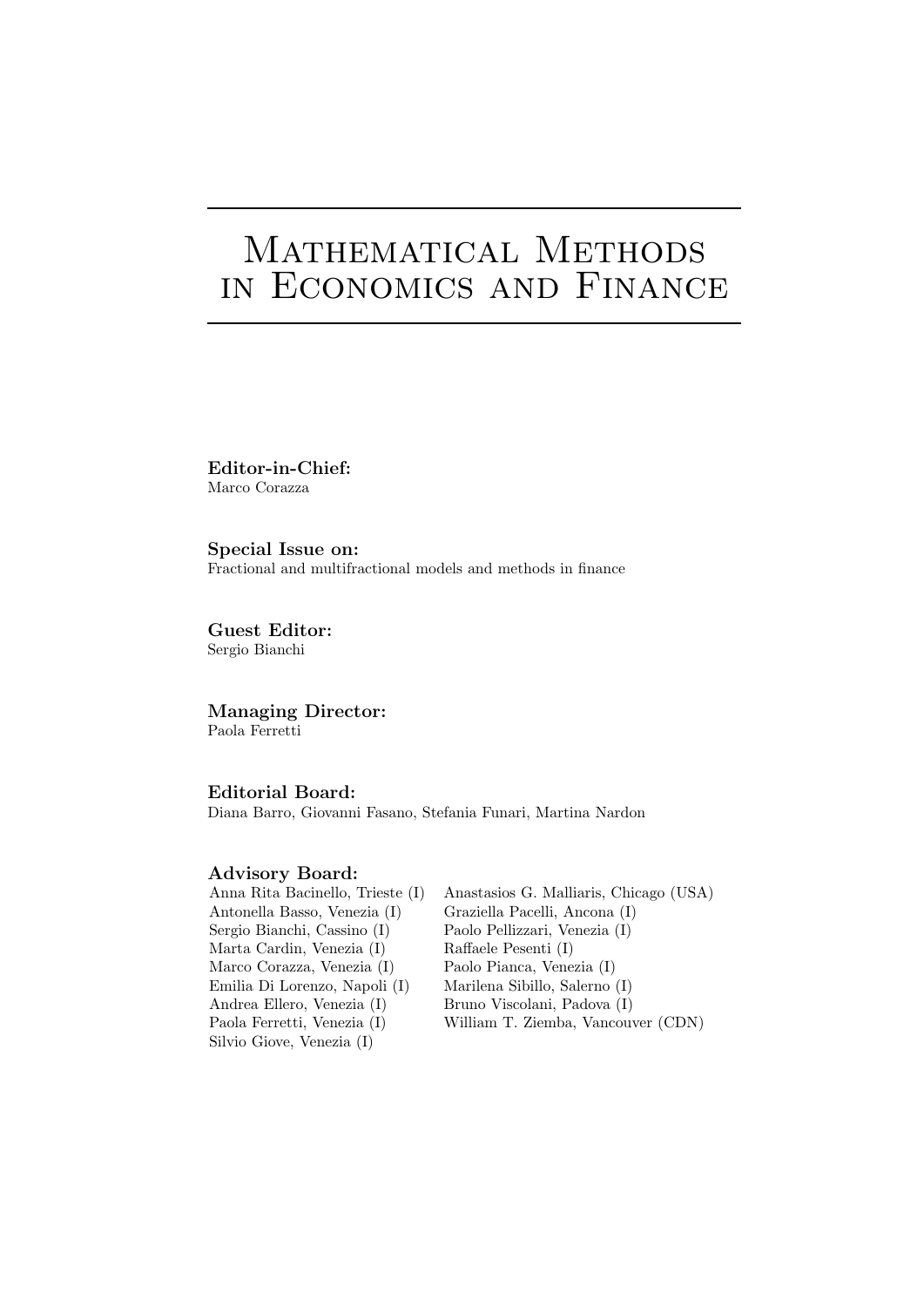## Contents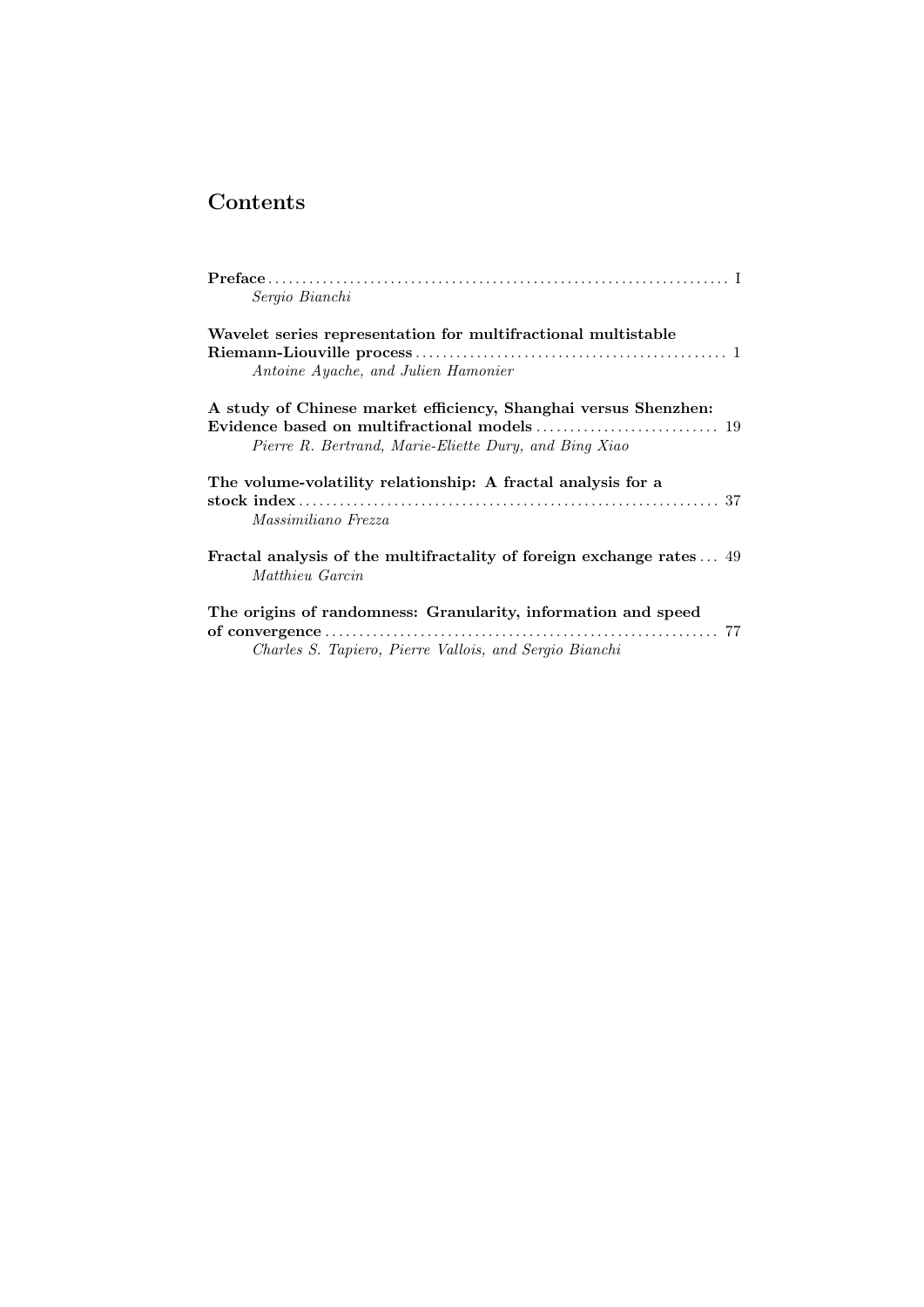### Introduction

Sergio Bianchi

Sapienza University of Rome, Department MEMOTEF (Italy) Via del Castro Laurenziano 9, 00161 Roma sergio.bianchi@uniroma1.it

The fascinating and challenging idea that some scale invariance principle can lead many natural as well as artificial phenomena such as the pulmonary vessels or the financial markets, is not new and from long time has attracted the interest of theoretical and applied mathematicians. Scaling, that is the property of those phenomena which preserve to some extent the same (geometric or probabilistic) structure regardless their granularity in space or time, is a peculiar feature of fractals, and characterizes many stochastic processes: the (fractional) Brownian motion, the Bessel process, the  $\alpha$ -stable Lévy motion, or the generalized Hermite processes, which include, along with some of the examples aforementioned, special cases as the Rosenblatt process and other non-Gaussian stochastic processes. The interest towards fractional calculus and models dates back to the celebrated contributions of great mathematicians such as Cauchy, Leibniz, Liouville, Abel, Caputo, Riesz and many others. Since then a very extensive literature piled up on fractional calculus and its applications in many different areas spanning from physics to data analysis, from biology to medicine, to finance, demonstrating the great versatility of fractional models.

The increasing relevance and the interest that this topic is earning in finance is ascribable not only to the intriguing mathematical properties that fractional and multifractional models inherently display. There is something more: the potential that these models show to describe financial markets in all their complexity, overcoming several simplistic assumptions whose validity and effectiveness is made more and more questionable by the evolution of financial engineering and by its weight on market functioning. In fact, what can be referred to as standard theory of financial asset prices was developed and systematized in the early 1970s, by conceptualizing what seemed reasonable about agents' behaviour: rationality and risk aversion, free information available simultaneously to all interventions, liquid and divisible assets, and other minor technical requirements. The idea that market prices were to completely and instantly incorporate all available information turned into the Efficient Market Hypothesis, one of the cornerstones on which the asset pricing theory is based still today. Nonetheless, with the exponential growth of financial engineering, things articulated more and

> Mathematical Methods in Economics and Finance –  $\mathrm{m}^2$ ef Vol. 13/14, No. 1, 2018/2019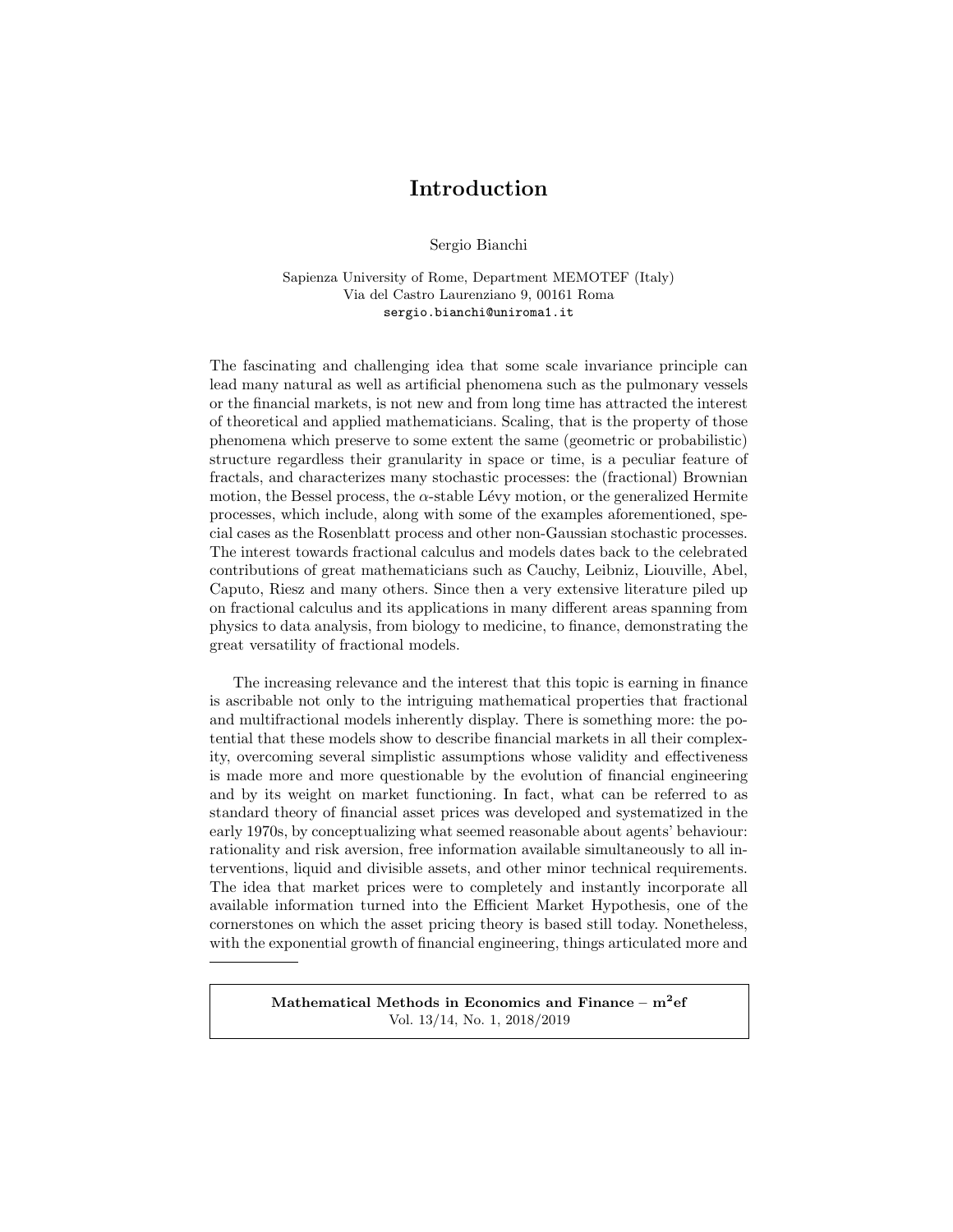more. As early as 1978, Jensen acknowledged that as econometric sophistication increased, more and more inconsistencies in the paradigm arose that could no longer be ignored<sup>1</sup>.

Since then, despite the widespread expectation that financialization and globalization would have made markets more efficient, actually these processes could be at least partly responsible for the weakening of the realism of the original assumptions. An example is given by the controversial results about the impact of derivatives trading on the underlying bonds or stocks markets: on the one hand, evidence exists that derivatives enlarge information on the underlying market, by reducing the asymmetric information among agents, the transaction costs and the market risks; on the other hand, it is still controversial whether derivatives reduce or amplify volatility. At the same time, it is unclear whether - while protecting individual positions - they generate systemic risks and, hence, financial shocks.

To make a long story short, the discordance of the current model with many stylized facts along with a more subtle awareness of both the connections that define and rule financial markets and the behavioural biases that affect agents as human beings, suggest a substantial review of the standard paradigm. In this framework, fractional and multifractional models represent a natural generalization of processes which look now too narrow to capture the whole complexity of markets. The frontier on this topic is challenging and wide, and covers several directions: it ranges from the deep understanding of the very foundations of fractional calculus, to the generalizations built on a time-changing granularity, from the improvement of the computational tools, to the analysis of the scaling properties of the fractional distributions. Some of these topics are discussed in the articles of this special issue, which combines both theoretical and applied contributions.

The first article, entitled "Wavelet series representation for multifractional multistable Riemann-Liouville process", is a joint work by Antoine Ayache and Julien Hamonier. They generalize a previous result and construct a wavelet-type random series representation for a random field, which generates a multifractional multistable Riemann-Liouville process. The almost surely convergence of the representation in some spaces of continuous function is proved and an estimate is deduced for its almost sure rate of convergence in the same spaces. As a byproduct of their work, the Authors find that the representation provides also an efficient method to simulate the paths of the multistable process.

<sup>&</sup>lt;sup>1</sup> Verbatim: "[...] As better data become available (e.g., daily stock price data) and as our econometric sophistication increases, we are beginning to find inconsistencies that our cruder data and techniques missed in the past. It is evidence which we will not be able to ignore.", Jensen, M.C., (1978) Some anomalous evidence regarding market efficiency. Journal of Financial Economics, 6(2-3):95–101.